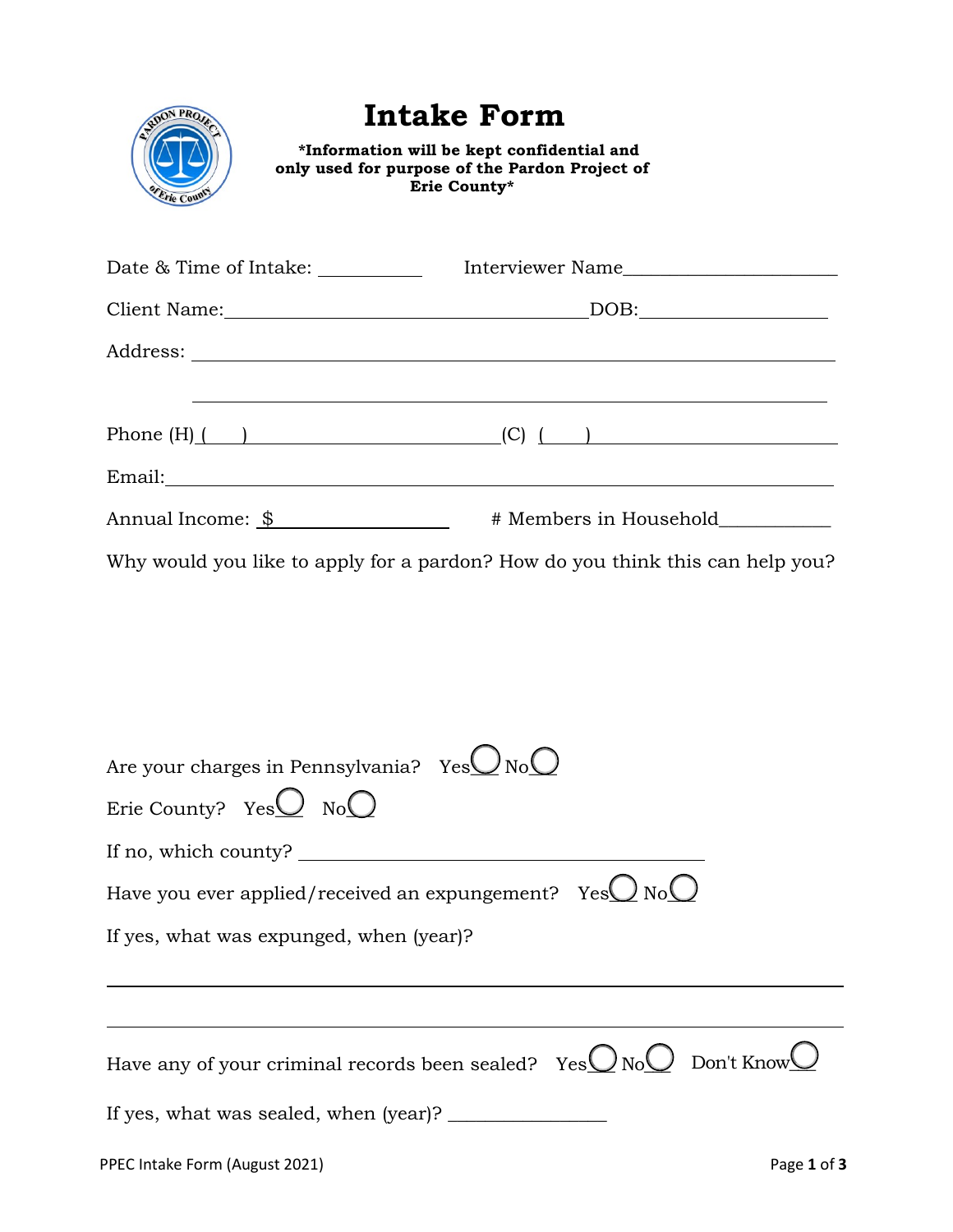Have you completed the terms of your probation/parole?  $YesQNoQ$ 

Completion date of probation/parole: \_\_\_\_\_\_\_\_\_\_\_\_\_\_\_\_\_\_\_\_\_\_\_\_\_\_\_\_\_\_\_

| If yes, are you on and following a payment plan? $YesQNoO$ |
|------------------------------------------------------------|
| Estimated time until payment completion?                   |

## **Criminal Information**

| Charges | Date of<br>Offense | County Where<br>Charges Were<br>Issued |
|---------|--------------------|----------------------------------------|
|         |                    |                                        |
|         |                    |                                        |
|         |                    |                                        |
|         |                    |                                        |
|         |                    |                                        |
|         |                    |                                        |
|         |                    |                                        |
|         |                    |                                        |
|         |                    |                                        |
|         |                    |                                        |
|         |                    |                                        |
|         |                    |                                        |
|         |                    |                                        |
|         |                    |                                        |